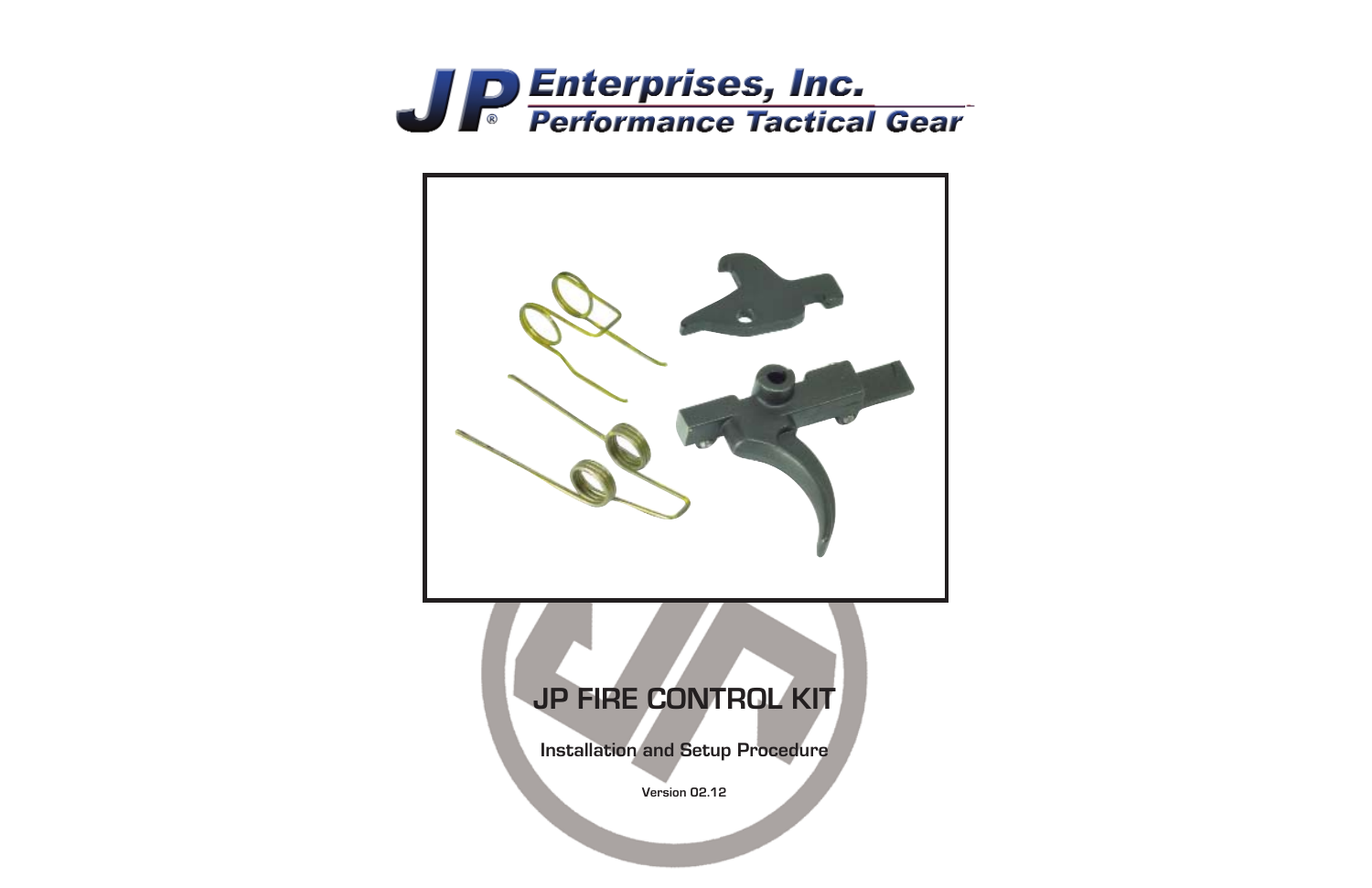### **PACKAGE CONTENTS**

- JP trigger (with disconnector spring installed)
- Two (2) 1/2" engagement set screws (one spare)
- Two (2) 3/8" overtravel set screws (one spare)
- Disconnector
- Reduced power trigger return spring
- Tactical reduced power hammer spring (red)
- Competition reduced power hammer spring (yellow)
- .050 long hex key
- DVD instructional video
- Instruction manual



- padded vice lacquer thinner or acetone
- plastic mallet compressed air
- drift pin / slave pin protective eyewear
- Rydol<sup>®</sup> gun grease Loctite<sup>®</sup> 271



### **CONTENTS**

| <b>INTRODUCTION</b>                | 1  |
|------------------------------------|----|
| <b>RIFLE PREPARATION</b>           | 4  |
| 4.5-lb. DCM Legal Setup            | 6  |
| <b>SETUP PROCEDURE</b>             | 7  |
| Timing the Disconnector            | 9  |
| Lubricating the Trigger and Hammer | 12 |
| Safety Setup                       | 12 |
| JP Adjustable/Reversible Selector  | 13 |
| <b>FINAL VERIFICATION</b>          | 14 |
| USING YOUR RIFLE                   | 15 |
| <b>TROUBLESHOOTING</b>             | 16 |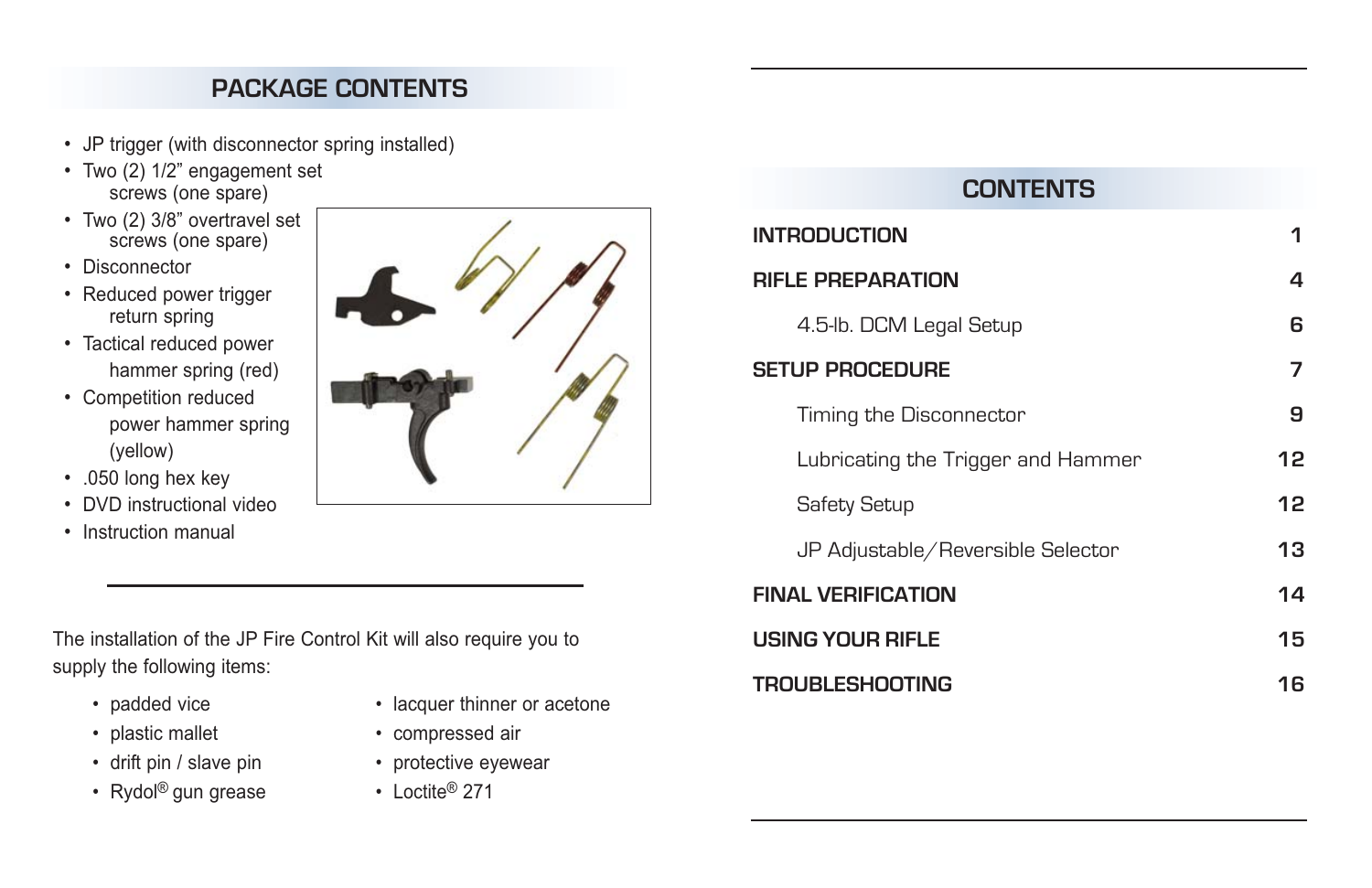JP high performance firearm components represent the state of the art in their respective product categories. However, be aware that any change to the original design of the firearm may vield performance improvement in one area but usually at the expense of something else. It is your responsibility to determine if any aftermarket component is suited to your application. When in doubt, call our technical support line for guidance: 651-426-9196

#### **NOTICE**

No liability is expressed or implied for damage, injury or death resulting from the improper installation or use/misuse of this product.

Like skydiving or rock climbing, the handling and use of firearms carries with it certain unavoidable risks. In you are not willing to accept the responsibility for your own actions, firearm ownership is not for you.

The use of any custom parts or modifications may void the warranty from the manufacturer of your firearm.

We strongly recommend that a qualified gunsmith check the safety and function of your modified firearm.

Before performing any work or modification on your firearm, make sure it is clear. Remove any magazines, open the action and visually check the chamber to ensure that your firearm is completely unloaded.

# **INTRODUCTION**

Thank you for purchasing a JP Fire Control product for your gas gun application. Before beginning, be aware that the installation of these components is not for everyone. If you do not have a thorough understanding of the AR-15 trigger system, the purpose and function of the disconnector or cannot verify proper function of the disconnector, do not attempt the following installation. Have the work performed by an experienced gunsmith, or reference our website for shipping instructions if you would like us to perform the installation. We offer a quick turnaround and will install the trigger system for a nominal fee. If you do opt to install these parts yourself and irretrievably damage the trigger in the process, we offer a special "bail out" price so you will not have to pay the full cost to replace parts that may have been ruined during installation. Call or email for details.

JP Fire Control components are designed and intended for semiautomatic use only and will not function in a full-auto application. *Attempting to use these components in a full-auto application will place you in violation of federal law.* You may install our components in an M16 lower receiver but it will yield only a semi-auto trigger setup.

If your firearm is a Colt with large trigger pins (.169 OD), you will need the appropriate JPFC-2 Fire Control Kit. If you have ordered or received the wrong kit by mistake, do not attempt to alter it. Return it to us, and we will exchange it for the correct kit, no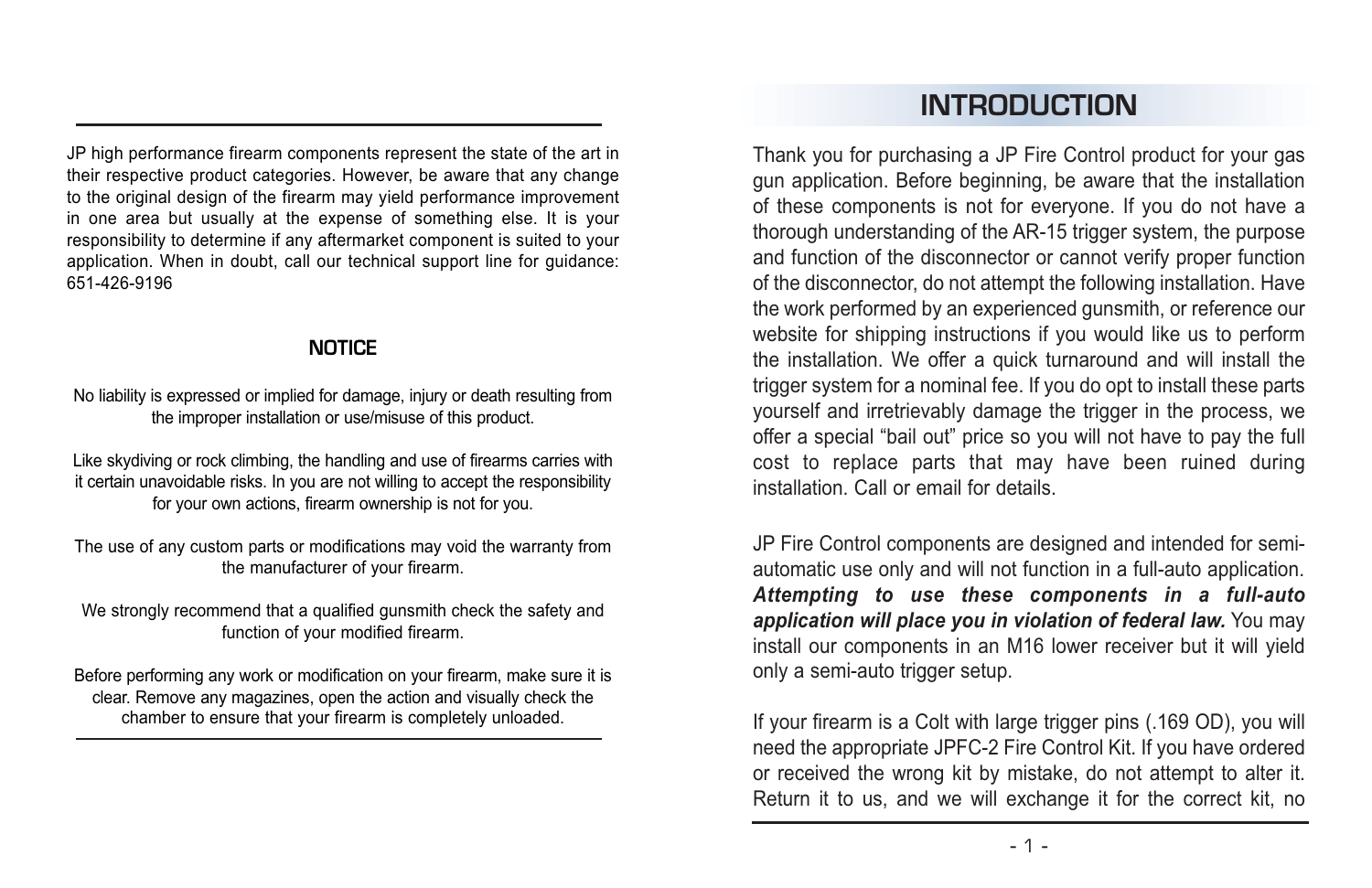matter where you purchased it. All receivers other than Colt will use small trigger pins (.154 OD pins).

If you are installing this kit in an AR-10-type rifle or your rifle will be used for military/police duty or home defense applications, make sure to use the supplied heavier red tactical hammer spring or your original full power hammer spring for full ignition reliability with any type of ammunition. NATO spec. ammo and some foreign-made ammo have very low-sensitivity primers making higher hammer velocity necessary for full ignition reliability. In particular, .308 rifles should have a finished pull weight of about 4 pounds to prevent the "finger bounce" doubling effect. See the back inside cover of this manual for additional trigger/hammer spring sets available from JP.

#### **USING THREAD LOCKER**

The purpose of the adjustments on the JP trigger is to optimize the engagement and overtravel for a particular receiver. If this is done properly the first time, it should not have to be readjusted or tuned. To complete the final setup, thread locker must be used and will never loosen once cured unless heat is applied to the screw collars. Do not use Loctite<sup>®</sup> 242 (blue) or substitute products like nail polish.

When using the included thread locker, be aware that you will have somewhere between a few minutes to an hour of working time, depending on humidity and heat. Because of this, make

sure to practice the adjustment steps at least once before committing to the thread locker. If it sets before you obtain the correct setting, you will have to apply heat to the set screw collar to degrade the thread locker and remove the set screw, then clean the screw and collar for another run. Make sure also not to apply excess thread locker. If the thread locker bleeds into the pin bearings or between the trigger and the receiver, it will lock up the entire mechanism.

For the Loctite® to function properly, it is important that the set screw threads and the threaded collars of the trigger are thoroughly cleaned with lacquer thinner or acetone; simply soaking the parts in solvent will loosen the oils but may not carry them out of the threads. Follow the soaking with a blasting of compressed air. A can of aerosol brake cleaner may be employed to this end, but be sure to wear eye protection during use.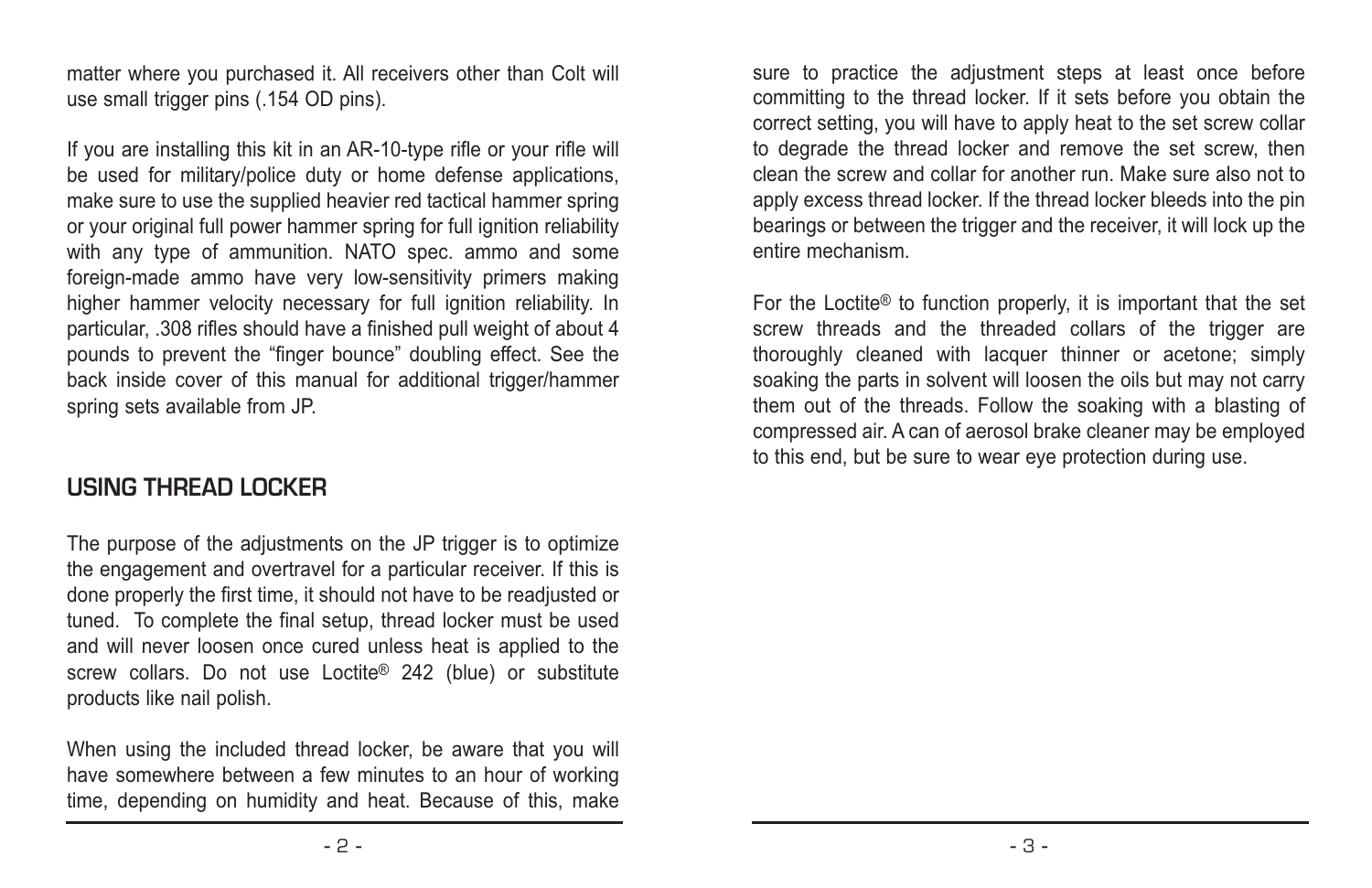## **RIFLE PREPARATION**

#### **CAUTION: REMOVE MAGAZINE AND VISUALLY CHECK CHAMBER TO ENSURE THAT THE FIREARM IS UNLOADED.**

Before beginning the installation of your trigger kit, read these instructions thoroughly and review the instructional video on the DVD video included in the packaging and on our website. This video details our professional in-house installation procedure as a visual aid for the process.

To begin the preparation of your rifle, first verify that the weapon is clear. Then, proceed by removing the takedown pins and separating the upper and lower assemblies. Support the lower receiver assembly in a padded vice while removing and installing the new trigger system. A plastic mallet and a drift pin will also be helpful for installing and removing the trigger pins without damaging the receiver. These pins will be removed and installed a number of times during the setup process.

The JP trigger will be compatible with your original hammer if it has not been altered in any way and has been made to spec. *If you know or suspect that your hammer has been altered in a previous "trigger job," call us to order a replacement hammer or the JP Speed Hammer for improved lock time and ignition reliability.* Save all your original parts in case you want Spring placement on trigger and hammer

to convert back at some point. If you are using JP Oversize Anti-Walk Pins, they will be a press fit to most receivers and will not require the receiver pin holes to be reamed. Also, the J-spring in the hammer is no longer needed to retain the pivot pin in the receiver and can be removed. The JP Speed Hammer does not have a J-spring so it will not have to be removed. If you are using a JP Speed Hammer with standard grooved pins, be sure to use the supplied D-clip to retain the pin. If you are using a stock

hammer, you may want to cut the hood feature back with a Dremel tool cutting wheel (as shown at right) to prevent the tip of the hood from impacting the disconnector as it is reset by the bolt carrier during live fire. This modification will also improve lock time.



To prepare for the installation, you'll want to support the lower assembly in the vice giving easy access to the trigger pins. Remove the trigger pins, hammer and trigger subassemblies. If you are using the original hammer, replace the hammer spring



from your hammer with the supplied spring. Remove and degrease the engagement and overtravel set screws as well as the threaded collars on the trigger if you haven't already done so. Do not reinstall the set screws at this point. If not already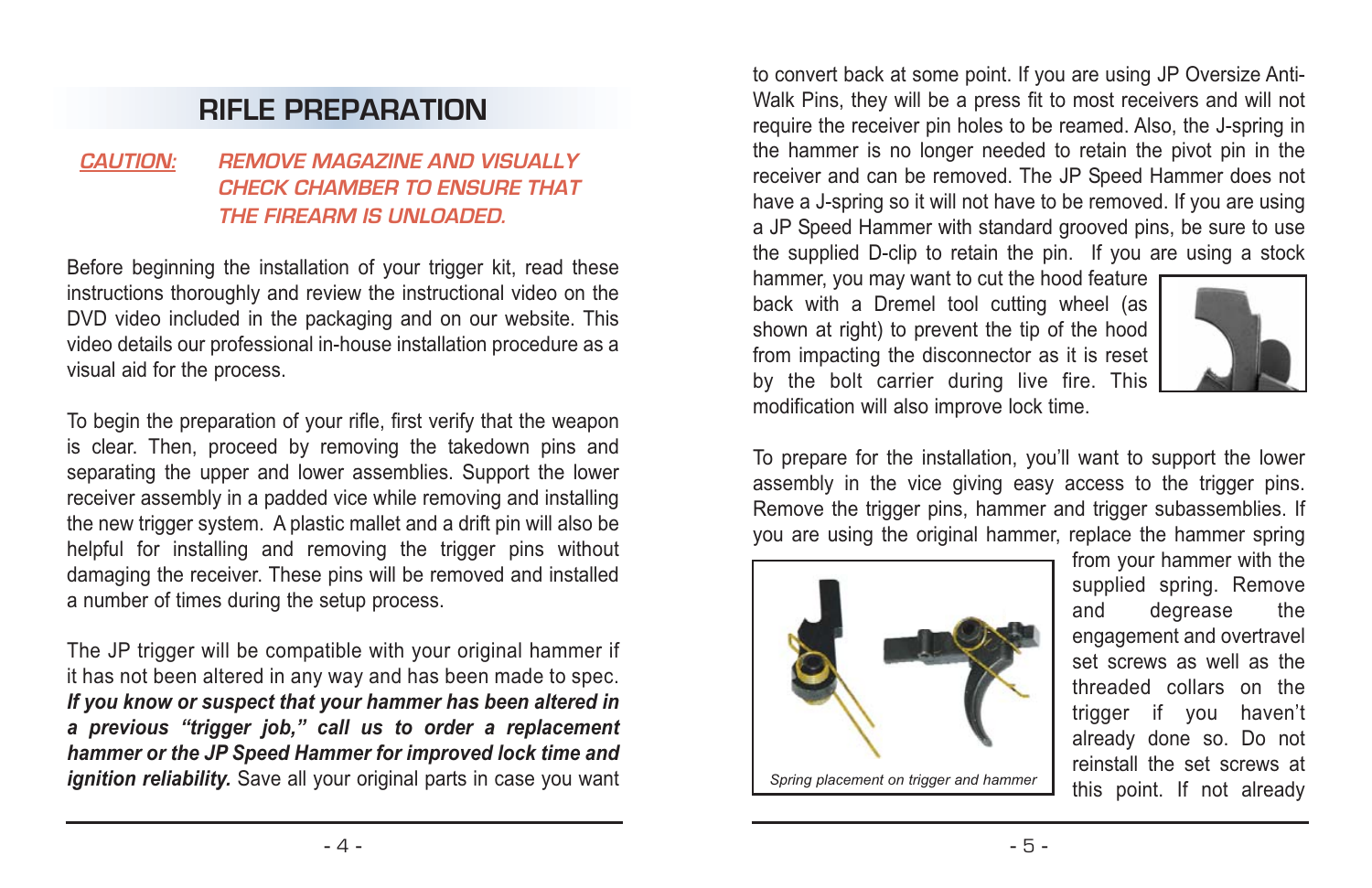done, install the disconnector return spring included in the kit by pressing the slightly wider end of the spring into in the rear of the JP trigger. Then, install the supplied trigger spring on the JP trigger as shown above. Place the safety in the "FIRE" position.

#### **4.5-LB. DCM LEGAL SETUP**

If you wish to achieve a 4.5-lb. trigger for service rifle high-power competition, use your original trigger return spring and hammer spring rather than those supplied. Due to the minimal hammer camming effect from our improved sear



geometry, it may still be necessary to increase the tension on the trigger return spring to achieve the 4.5-lb. weight. You can do this by bending the two legs of the spring further down (about 20° to 25° as shown at right) to apply more return tension. By "tuning" the trigger return spring and slightly increasing engagement, you should be able to accurately tune the finished trigger weight to meet your requirement. If you would like an extra set of springs pre-balanced for the 4.5-lb. weight, see the JP Spring Kits section inside the back cover of these instructions.

## **SETUP PROCEDURE**

Begin by installing the trigger and hammer assemblies without the disconnector at this time. Put a drop of Loctite® 271 on the 3/8" overtravel set screw and install it into the front collar until it reaches the bottom of the receiver. Ensure that the right leg of the trigger spring is not underneath the overtravel screw. The spring is formed to push against the right wall of the receiver to clear the set screw.

Back off the overtravel setting while pulling the trigger until you reach the sear release point (zero engagement point) and the hammer falls. Then back it off another quarter turn to half turn, making sure the hammer clears the top of the



trigger when it swings through its arc. More overtravel will allow for greater dirt tolerance with reliable function. We recommend the higher setting for duty rifles. Less overtravel results in a more refined feel and shorter fire-to-reset travel, but the mechanism will be less tolerant of dirt and require more frequent cleaning of the fire control cavity in the lower receiver. How you set this is a personal preference based on the application of the rifle.

Place a piece of soft material in front of the hammer to break its fall against the receiver, as repeated hammering will damage the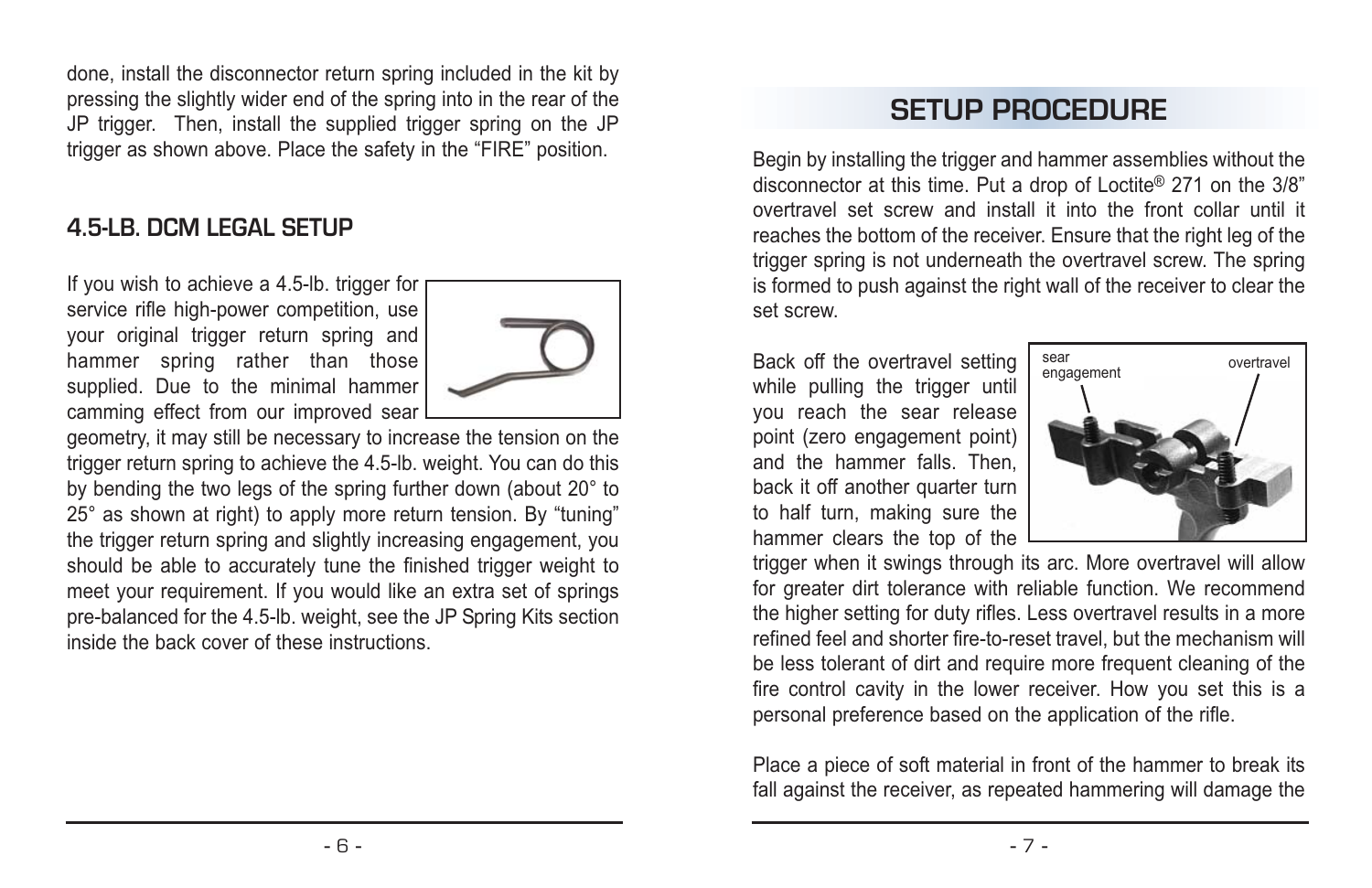receiver. We recommend our hammer block device, which will allow for repeated dry fire without damaging the lower receiver (or your thumb).



Re-cock the hammer. Place a drop of Loctite ® 271 on the 1/2" engagement set screw and install it in the rear collar until it

touches the floor of the receiver. Turn the engagement adjustment at the rear of the trigger inward (down) until the hammer drops off the sear. This is the sear release point (zero engagement point). Now, back it off about three quarters of a turn for adequate engagement. This will make the remainder of the process much easier.

*Do not attempt to minimize the engagement beyond half a turn from the release point, as that is the absolute minimum required engagement. Reducing the engagement further will make it very difficult to time the disconnector, and you will not have a safe and durable trigger setup.*

The hammer should now be in the forward or released position. Drift the trigger pin to the left until it just clears the disconnector recess. Try not to push it out all the way, as this makes for more work in repositioning the trigger each time. Install the disconnector and insert the pin while making sure that you have the disconnector return spring in place.

### **TIMING THE DISCONNECTOR**

The purpose of the disconnector is to prevent more than one round from firing with each pull of the trigger. It catches and holds (or disconnects) the hammer from the trigger until the trigger is reset or allowed to return by the shooter. When we refer to "disconnector timing," we mean that point at which the disconnector releases the hammer back to the sear surface relative to the reset travel of the trigger.

*While holding the trigger to the rear*, cock the hammer, which should be retained by the disconnector at this point. Next, as slowly as you can, allow the trigger to travel forward and observe if and when the hammer reconnects to the sear. In most cases, it will not function properly at this point, the most likely cause of which is a failure to reset due to late disconnector timing. In other words, the hammer is remaining attached to the disconnector, which may require the modification described below. In some setups, the hammer may drop all the way down without connecting to the sear due to premature disconnector timing. This results in more than one round being fired with one pull of the trigger, which is definitely unacceptable. The hammer should release from the disconnector as close to the end of the reset travel of the trigger as possible, giving the impression that the hammer resets when the trigger stops at its forward most position. Repeat this test at least eight to ten times. You may manually release the hammer by pressing down on the back of the disconnector with a punch if needed. If you find that the hammer won't release and reconnect, there are two solutions—the right one and the easy one.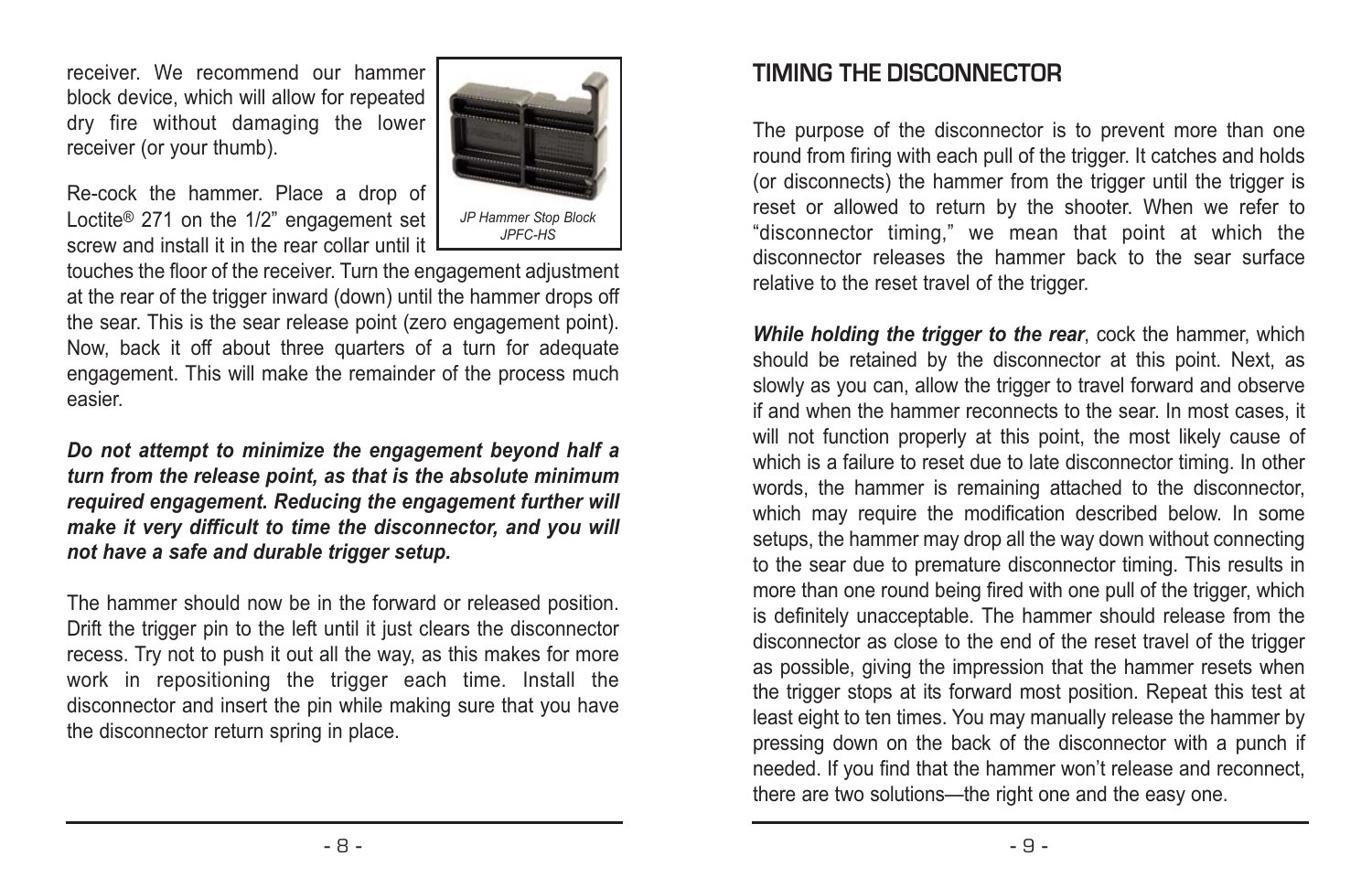The easy fix is to back off the engagement screw until the hammer is released by the disconnector and reconnects to the sear. This results in a functional trigger but compromises the optimal engagement setting. Still, it will be a vast improvement over the original parts. The better fix is to stay with the correct engagement setting while advancing the disconnector timing as described in the next section. If your hammer releases, misses the sear and travels all the way forward, it will be necessary to retard the timing of the disconnector.

If the hammer will not release from the disconnector when you release the trigger (at the proper engagement setting), the nose on the disconnector may be too long, and the release point timing must be advanced slightly. Stone or



grind the very tip of the disconnector (Figure-A in the diagram) back at 90° from the horizontal plane. Carefully remove about .005", and then try it in the gun again. If you use a grinding wheel or a belt sander with a support plate, ensure that the plate is square to the wheel or belt. It may be necessary to remove as much as much as .020" from the tip of the disconnector. If necessary, continue to remove a small amount of material, testing the disconnector in the assembly each time before removing more. If you do remove too much material we can supply you with a new disconnector.

If the hammer drops all the way when the trigger is released and misses the sear, the disconnector release timing is too early and must be retarded. If you do not have proper disconnector function, disconnector timing can be retarded by removing material from the pad on the disconnector (Figure-B in the diagram). *You have only one chance at this modification to "recover" an overtimed disconnector.* This will allow the "at rest" position of the engagement hook to come forward slightly. The hammer should release from the disconnector as close as possible to the end of the reset travel of the trigger. If this fails, you should start again with a new disconnector. If you still do not have reliable disconnect and reset function, your hammer may have been altered or is out of specification, or the trigger/hammer pin holes in the particular receiver may be slightly off in their positioning. This is more common than one might think, as there is considerable runout in pin hole placement in all the various receivers on the market. This doesn't matter with stock parts but can be a real problem with after-market fire control parts.

Because there can be significant variations in the hole geometry of the various lower receivers on the market, it is possible that you have a receiver that is not compatible with our parts. Our trigger assumes reasonably close geometry and in-spec hammers in order to achieve such a refined function, allowing for .020" variance in the hole spacing of various receivers. If you cannot achieve proper function at this point, call us with the problem. If necessary, you can make arrangements to have us install the components. We have the equipment necessary to alter sear geometry, custom tuning it to match hole spacing problems for any receiver.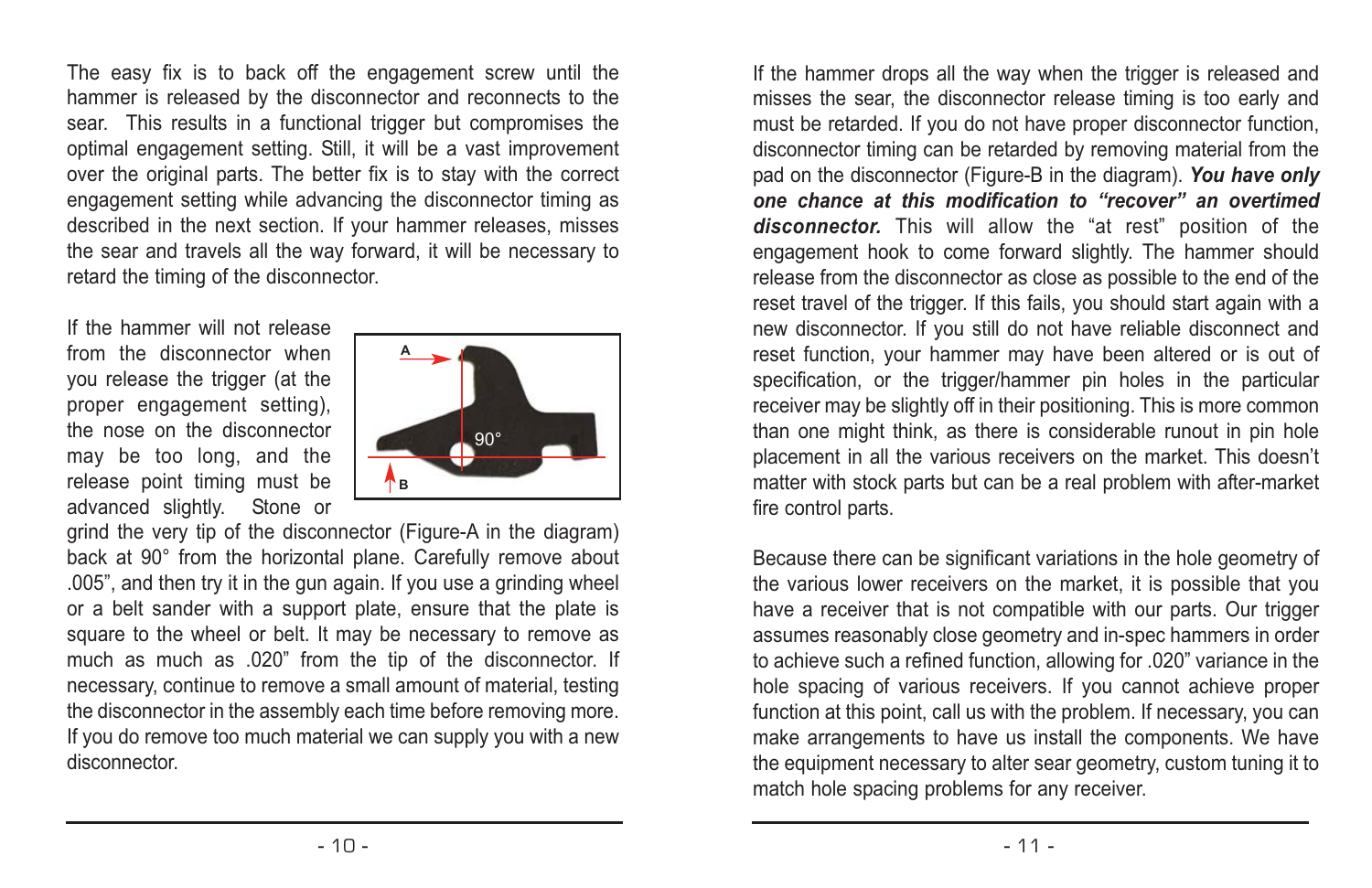Go no further if the trigger system is not functioning properly. *If your trigger system does not pass the disconnector test, do not attempt use, as it may "double" or fire on release.*

### **LUBRICATING THE TRIGGER AND HAMMER**

We recommend applying Rydol ® boron nitride sear prep or some high film strength lube to the sear and disconnector engagement surfaces. You may wish to further dress and polish the sear or hammer notch, but be careful not to remove any significant material or change the angle of the notch. The parts are prepped prior to packaging and don't require any further attention.

#### **SAFFTY SFTLIP**

If the trigger is functioning correctly, place the hammer in the cocked position. Try to engage the safety, but *do not force it*. If the safety engages, pull the trigger and watch for any movement. *It is essential that the*



*safety block nearly all movement of the trigger.* At this point, the safety will likely not engage, and the trigger will have to be fitted to it. We have already removed .025" from this area (shown at right), which will be very close to a hard fit on most guns.

First, remove the hammer. Now, remove the trigger and lower the safety engagement pad incrementally, reinstalling the trigger and testing the safety until you reach a hard fit. Without the hammer installed, the safety should hold the trigger against the engagement screw so that you cannot move the trigger when you press it. Make sure that your setting is correct. The selector should rotate to the safe position without noticeable resistance while blocking nearly all movement of the trigger in the cocked position. Forcing it may damage the trigger or drive the engagement set screw into the floor of the receiver. Take care not to ruin the trigger by removing too much material. No refunds will be made for parts that have been modified.

*Note:* The safety selector will not engage with the hammer down in the locked position. Do not attempt to force the safety into the "on" position with the hammer in the down (fired) position. Doing so may damage the trigger and receiver.

#### **JP ADJUSTABLE/REVERSIBLE SELECTOR (JPFC-SA)**

Another option to eliminate the safety fit process is to purchase the JP Adjustable/Reversible Selector. This allows for the proper

safety engagement setting to be quickly achieved by merely adjusting the safety selector and locking it in place. The selector comes with two reversible levers making it ambidextrous to favor right- or left-handed operators.

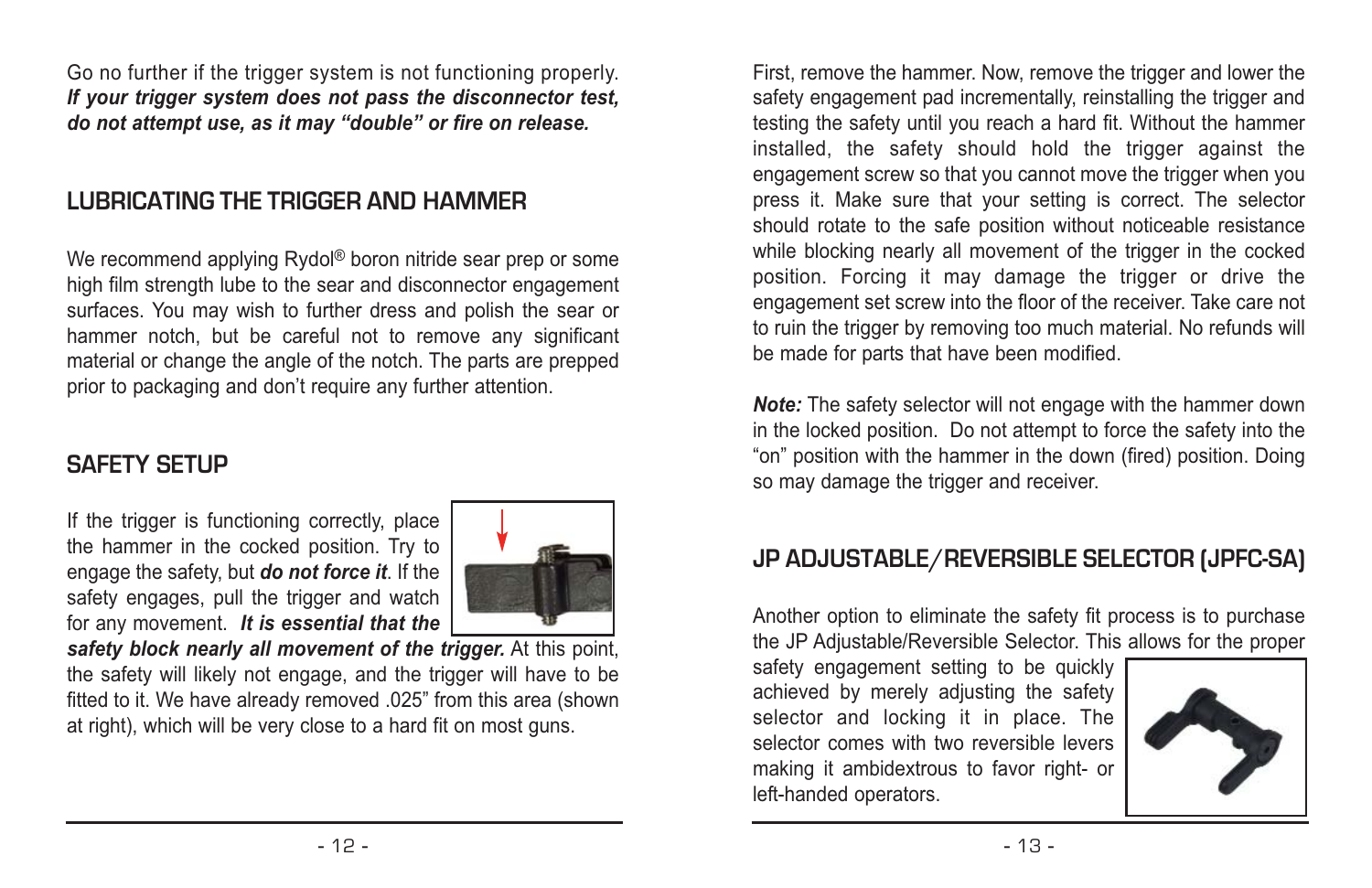## **FINAL VERIFICATION**

Reassemble the upper and lower assemblies and test the disconnector function as follows. With the safety in the "off" position, cycle the bolt with the charging handle, and then squeeze the trigger. Do not release the trigger, but hold it to the rear while cycling the action again. Release the trigger, and listen for the click of proper reconnect of the hammer. Repeat this several times. If the hammer drops all the way forward at any time, do not attempt to fire the rifle. Cycle the rifle, and then switch the safety to the "SAFE" position. Pull the trigger hard while making sure that the hammer does not fall. Then, release the safety again while making sure that the hammer does not fall on safety release. If your installation passes these tests, it is ready for live fire.

If it fails to reconnect, the system is out of adjustment or the disconnector needs further work. Call us if you have a problem. Allow 24 hours for Loctite® to set up before actual firing of the rifle. Before firing, verify that the set screws are solid and will not move while in use. If it is necessary to redo the setup, you will have to apply heat to the set screw collars to break down the thread locker.

*Caution:* Never attempt to engage the safety selector if the hammer is in the down or "fired" position. This may cause damage to the hammer/sear interface and possibly crack the trigger. A properly fitted trigger/safety selector relationship will not allow the selector to be engaged (with hammer down) without forcing it.

Again, if you do not feel comfortable attempting the installation after reading these instructions, reference our website for shipping instructions for your lower and allow us to perform the installation for you.

### **USING YOUR RIFLE**

Before firing or allowing anyone else to fire your rifle, the user should dry-fire it first to get accustomed to the refined trigger. While using your firearm, always remember the following rules:

- *1. Handle all guns as if they were always loaded.*
- *2. Never sweep yourself or anyone else with the muzzle.*
- *3. Keep your finger out of the trigger guard until ready to fire.*
- *4. Be certain of your backstop and your target.*

This fire control system is intended for use only by experienced competitive shooters and professionals. You must take responsibility for your own actions. JP Enterprises will not be responsible for any injury, death or property damage resulting from the use or misuse of these parts.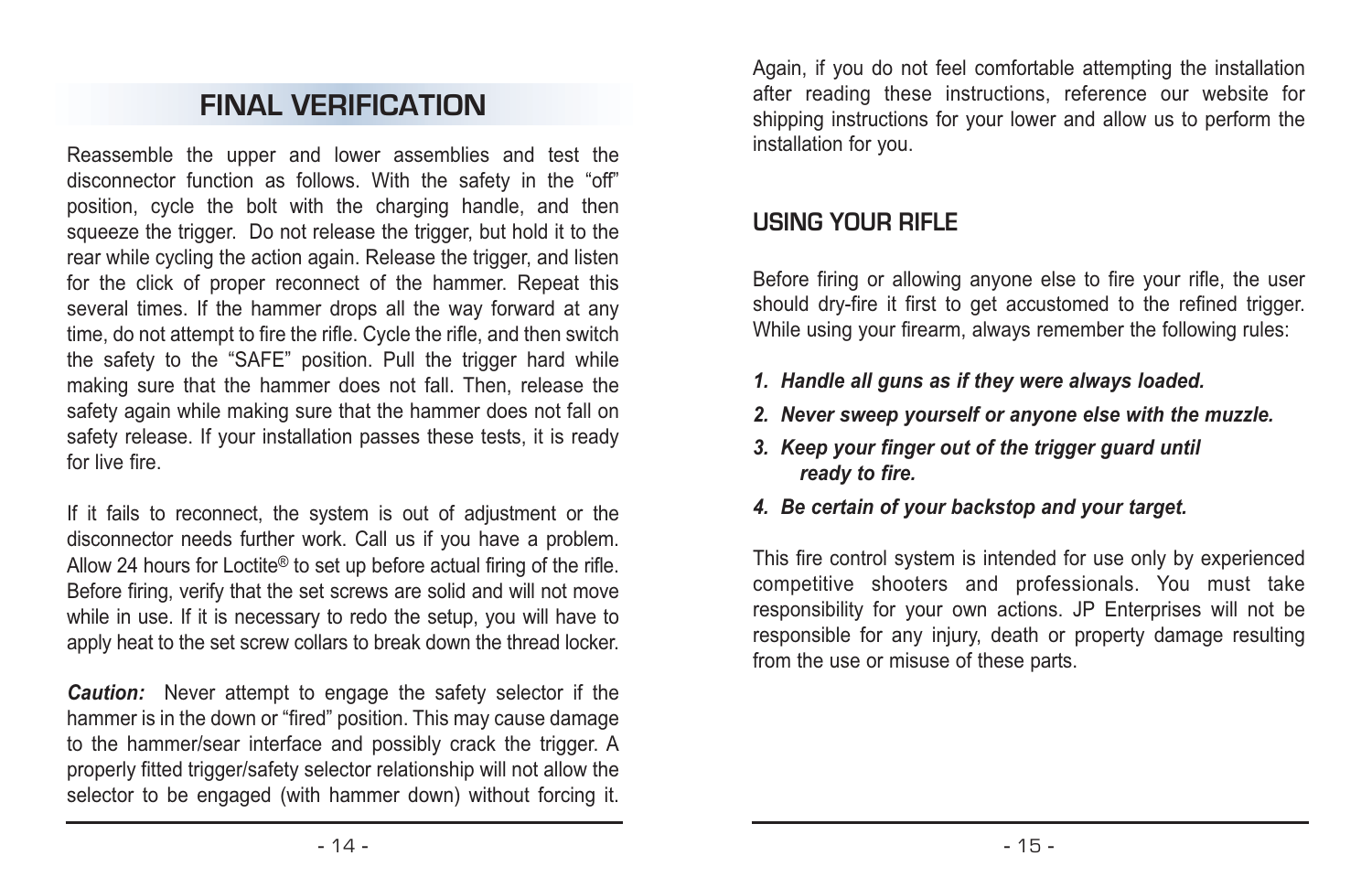# **TROUBLESHOOTING**

- **Problem:** The trigger will not even fit into lower receiver.
- **Solution:** The trigger is slightly too wide for your lower. Remove a little material from the sides of the trigger pin-bosses (Figure-A) until the trigger will slide into the lower with no resistance



- **Problem:** The trigger slides into the receiver but will not clear the safety and fall into place.
- **Solution:** Radius the rear upper corner (Figure-B) of the trigger until it just clears the safety.
- **Problem:** The trigger feels like a two-stage trigger and is still over a 5-lb. test weight.
- **Solution:** The top of the disconnector nose is hitting the disconnector spur on the hammer just before the sear releases the hammer, which causes it to stop like a two-stage trigger and adds the weight of the disconnector return spring to the overall weight of the trigger. This causes a false "two-stage" effect. Stone the flat on top of the nose of the disconnector back or dress the bottom of the disconnector hook on the hammer at the contact point as discussed above until the trigger releases the hammer without stopping.
- **Problem:** Hammer reset is not reliable even though the disconnector seems to be properly timed.
- **Solution:** The engagement surfaces of the disconnector and hammer are not properly lubricated, or there may be a burr on one or the other. The reset feel should be quite smooth. If it feels rough, check the tip of the disconnector for burrs and the surface of the hammer spur for machine marks. The hole spacing of your receiver may also be out-of-spec, so the geometry of the hammer notch must be altered for your receiver. Arrange for us to install your trigger components, and we will custom tune the parts to work in your receiver.
- **Problem:** Rifle occasionally "doubles" (fires more than one round with a single trigger pull) under live-fire conditions.
- **Solution:** This is a potentially dangerous problem and must be solved before further use of the rifle. It may also get you in trouble with the authorities. More than a few people have been prosecuted for attempting to "manufacture" a machine gun.

There are several causes of doubling in live fire. The first is mechanical. If you have just completed the installation, and the rifle is malfunctioning, you have not achieved proper disconnector timing. What is actually happening is a "fire on release" situation. Specifically, the weapon fires when the trigger is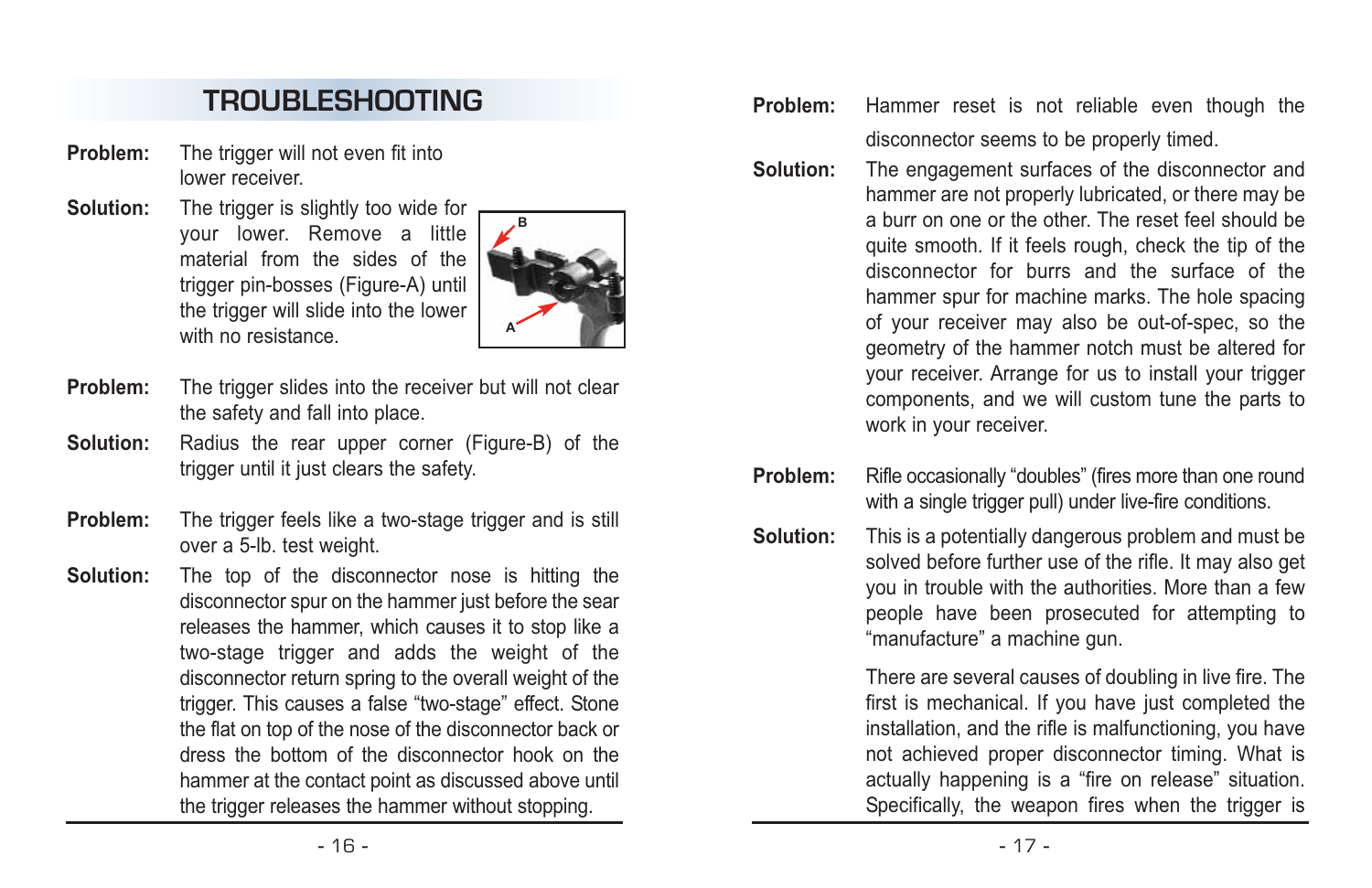pulled and fires again when the trigger is released because the hammer is released by the disconnector before the sear is there to receive it. If the rifle has worked properly for some period of time and suddenly develops this problem, your disconnector has probably worn back at the tip and should be replaced. All M15-type rifles will develop this problem given enough use. Still, a properly timed disconnector will last many thousands of cycles before failure.

The second common cause of doubling is the "finger bounce" effect. There are even devices on the market specifically designed to enhance this effect resulting in mock full-auto fire. This problem can be caused by a combination of improper trigger control technique and a trigger release weight that is too light. As the rifle moves in and out from your shoulder under the recoil impulse, the trigger is bouncing against your finger. If the trigger weight is too light, your finger will trip the sear under the recoil impulse resulting in multiple shots. This technique is not appropriate with self-loading rifles. For a demonstration of proper trigger control technique as it relates to semi-automatic rifles, watch the DVD *GasGunBasics* produced by JP Enterprise, Inc. It has a wealth of information regarding all aspects of use, maintenance, loading, optics selection and proper bench technique including trigger control.

The doubling effect is also most common when the finished weight of the trigger is below 3 lbs. Weigh the trigger with a weight or spring gauge to verify that your finished trigger weight is at least 3.0 to 3.5 lbs. If it is much below 3 lbs., you should increase the pull weight. This can be done without redoing the set screws by increasing the hammer and/or trigger spring tension, assuming that you have proper engagement setting in the first place. People who are accustomed to shooting bolt guns with very light triggers and use "bench rest" techniques are particularly prone to experiencing this condition, as they have a very light grasp of the rifle and feather the trigger. This is also not an appropriate technique for a self-loader. Additionally, rifles not equipped with a muzzle brake—short-barreled carbines in particular—require a heavier trigger setup to avoid the finger bounce problem. Remove the JP trigger spring and replace it with the original. This will add about six ounces to the pull weight. If that is insufficient, bend the legs down about 25° (see page 6) to further increase the trigger reset tension. If you approach 3.5 lbs. and still experience the problem, you may have some other problem that needs professional attention, which we can help to diagnose.

The final cause of firing more than one round per pull of the trigger is the "slam-fire" effect. This is caused by the firing pin striking the primer as the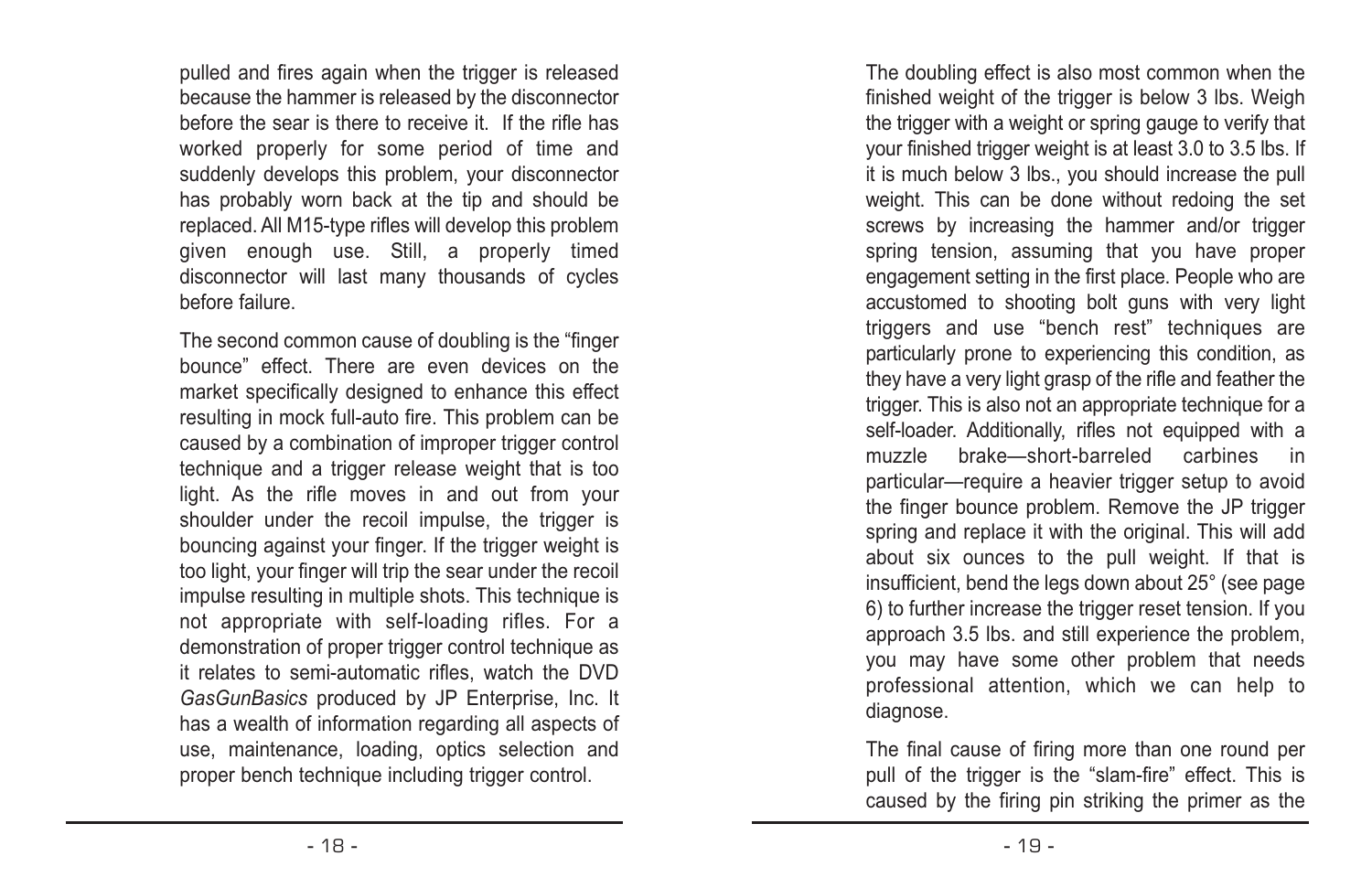bolt carrier assembly comes forward into battery at high velocity. The inertia is imparted to the firing pin, and as the bolt closes, the firing pin continues forward at speed to strike the primer. You will notice that, when unloaded, the last round in the chamber will always show a firing pin witness mark due to this effect. If the primer is sufficiently sensitive and the firing pin velocity high enough, you may have a slam fire. Always use appropriate primers (small rifle or small rifle magnum) for a semi-auto rifle. Use of certain operating system components that speed up the bolt velocity or over-gassed operating system can exacerbate this problem. If the double occurs so fast that it is almost indistinguishable, then it is probably a slam fire. The sure fix for a constantly slam firing rifle is to switch to a titanium firing pin. The lower mass of the titanium firing pin makes it impossible for the pin to transfer enough kinetic energy to cause ignition.

**Problem:** Repeated ignition failures are occurring.

**Solution:** Our custom springs (color-coded yellow) are balanced to give a 3- to 3.5-lb. pull weight and give reliable ignition using domestic (US-manufactured) ammunition and primers for recreational or competitive shooting use. If your rifle's intended use is for military, police or home defense, or if you intend to use foreign-manufactured ammunition, you must use a full power Mil-spec hammer spring. This will solve any ignition problems and give "duty" ignition reliability, which should be the criterion if lives may depend on the function of the weapon. If you are using reloaded ammo, you may also have high primers. Box the ammo with the case head up and examine the primers making sure that all primers are below flush.

- **Problem:** Nothing happens when the trigger is pulled. The hammer drops, but there is no movement in the trigger regardless of pressure.
- **Solution:** This is probably failure to reset. The hammer is not resetting to sear. This is usually due to debris from firing falling into the bottom of the receiver and lodging under the overtravel set screw, which will not allow the trigger to come all the way forward, releasing the hammer from the disconnector for normal reset. Use solvent to clean out the receiver followed by blowing it out with compressed air while manipulating the trigger to clear dirt from underneath the screw.

Failure to reset can also be caused by lack of lubricant on the disconnector hook of the hammer. A dry disconnector engagement surface may cause the disconnector to stick on the hammer resulting in the failure to release. Grease the disconnector engagement surfaces.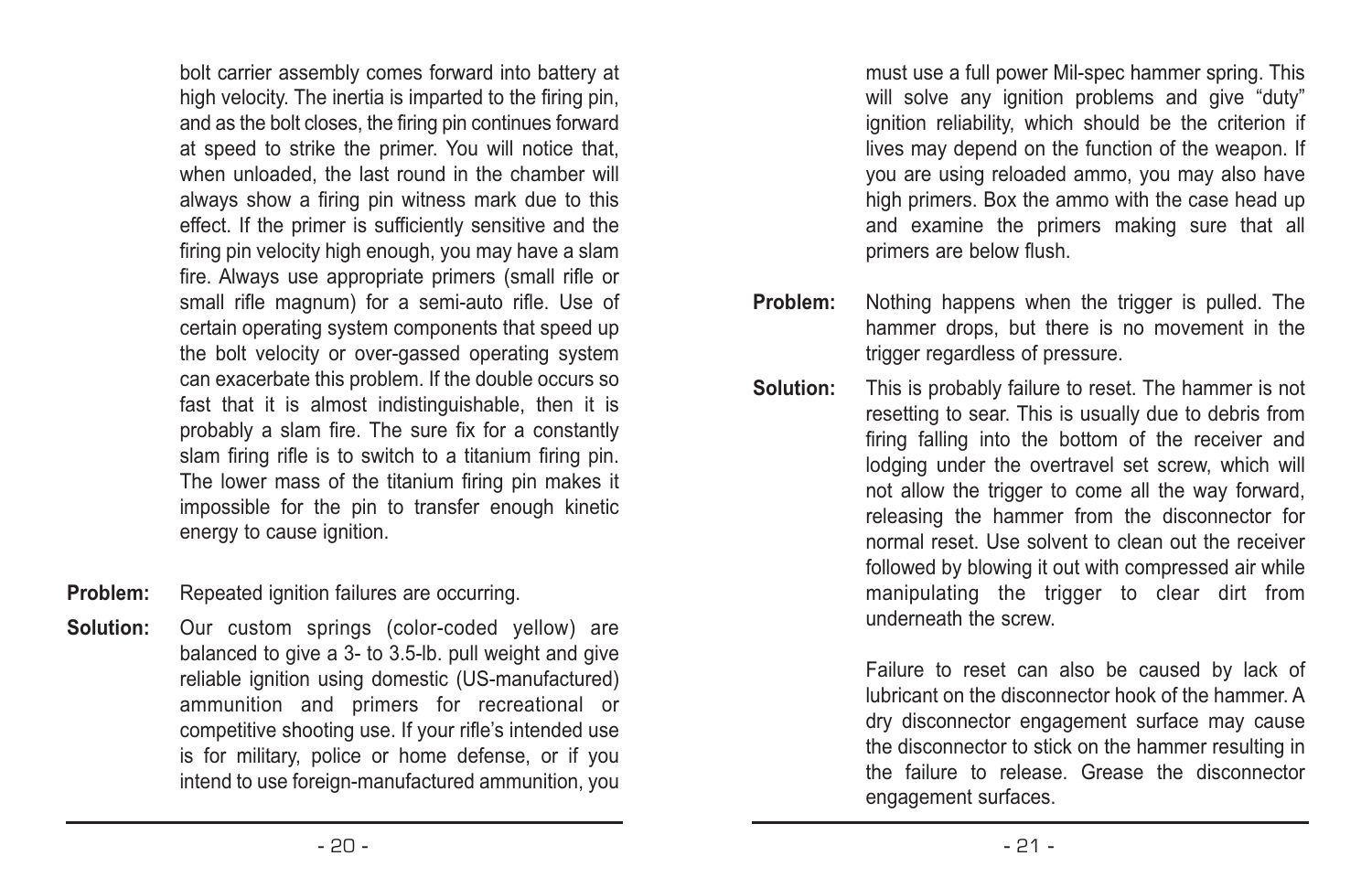## **NOTES**

### **JP SPRING KITS**

Our standard springs are yellow-coded and are specially balanced to give a 3- to 3.5-lb. finished trigger weight and provide good ignition reliability when used with domestic ammunition and components for AR-15 type rifles in 5.56 NATO/.223 Rem., or AR-10 type rifles in 7.62 NATO/.308 Win. If you intend to use foreignmanufactured or NATO specification ammo, use the included red tactical hammer spring because the primer sensitivity of these ammunitions is very low. For a heavier release or for a simple upgrade of your existing fire control springs, JP offers a number of complete spring sets for various applications.

- **JPS3.5** competition and recreational use spring kit (3-3.5 lb.) (Yellow trigger return, yellow hammer)
- **JPS3.5T** full ignition reliability kit with moderate release weight increase (3.5-4 lb.) (Yellow trigger return, red hammer)
- **JPS4.0** tactical use or .308 rifle spring kit (4-4.5 lb.) (Yellow trigger return, gray hammer)
- **JPS4.5** CMP competition rifle spring kit (4.5 lb.) (Gray trigger return, full-power gray hammer)